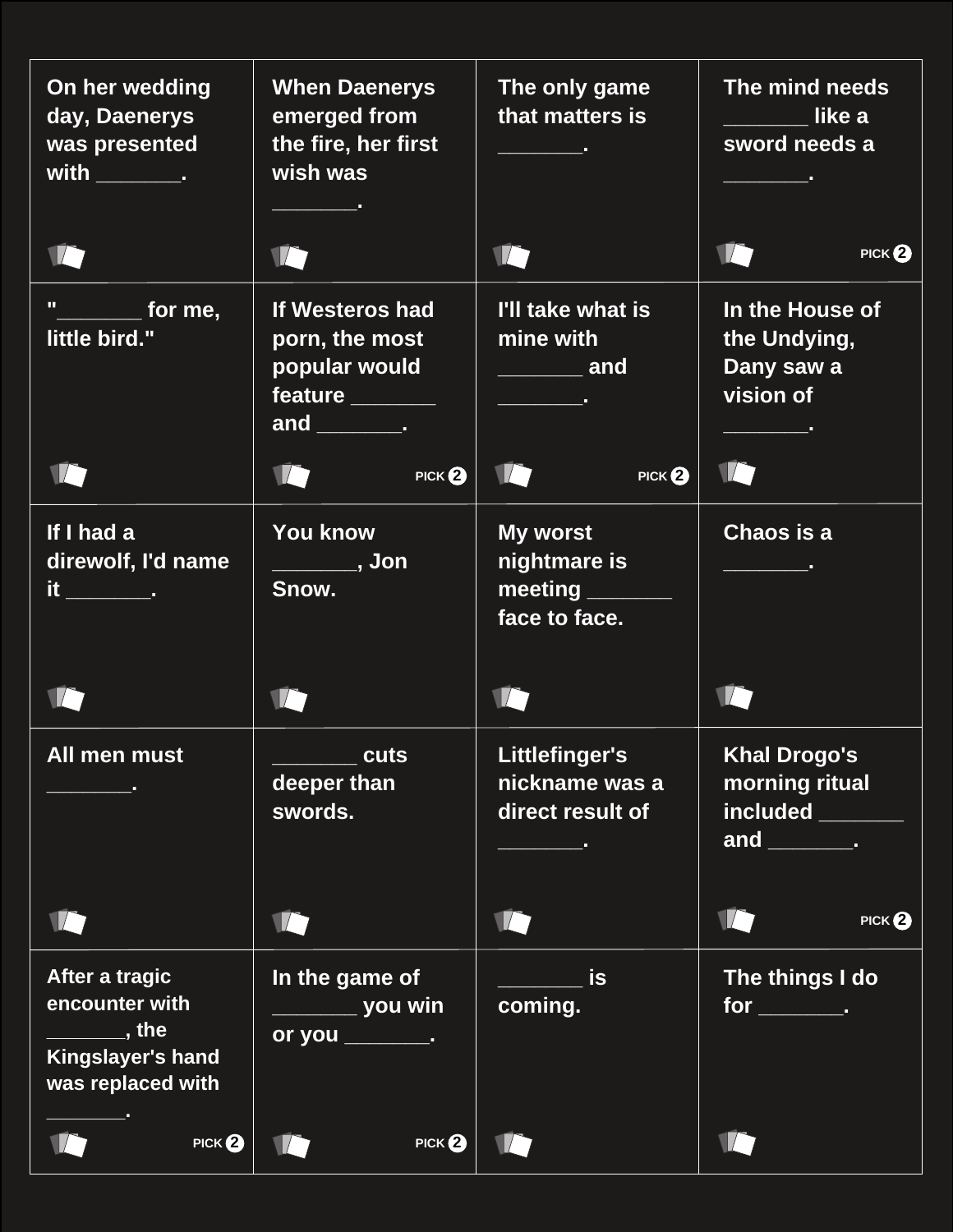| <b>Maester Luwin</b><br>forged one of his<br>links by ________.         | <b>Last time Cersei</b><br>had too much to<br>drink, she had a<br>bad experience<br>with ___________ | <b>Varys sometimes</b><br>wishes his<br>missing goods<br>were replaced<br>with $\qquad \qquad$ .<br>IA.                                                                                                                                                                                            | The man who<br>passes the<br>sentence should<br>swing the               |
|-------------------------------------------------------------------------|------------------------------------------------------------------------------------------------------|----------------------------------------------------------------------------------------------------------------------------------------------------------------------------------------------------------------------------------------------------------------------------------------------------|-------------------------------------------------------------------------|
|                                                                         |                                                                                                      |                                                                                                                                                                                                                                                                                                    |                                                                         |
| One needs<br><b>COLLEGE</b> to make<br>the eight.                       | Dark wings, dark                                                                                     | <b>When travelling</b><br>the Kingsroad, one<br>should always<br>$bring$ for<br>good luck.                                                                                                                                                                                                         | If you can't<br>defeat your<br>enemies in battle,<br>there's always     |
|                                                                         |                                                                                                      |                                                                                                                                                                                                                                                                                                    |                                                                         |
| In his next book,<br><b>GRRM will spend</b><br>500 pages to<br>describe | At the Red<br><b>Wedding, Robb</b><br><b>Stark lost his</b>                                          | <b>Before losing his</b><br>package, Varys's<br>favorite pastime                                                                                                                                                                                                                                   | won the<br><b>Iron Throne with</b><br>the help of                       |
|                                                                         |                                                                                                      |                                                                                                                                                                                                                                                                                                    | $PICK$ <sup>2</sup>                                                     |
| <b>Everyone fears</b><br>'s                                             | <b>Robert Baratheon</b><br>secretly gave<br>to each<br>of his bastards at<br>their births.           | <b>Having fallen</b><br>prey to<br><u>in the contract of the contract of the contract of the contract of the contract of the contract of the contract of the contract of the contract of the contract of the contract of the contract of the contract of the contra</u><br>the King lies<br>dying. | <b>When King</b><br>Joffrey wants to<br>have fun, he asks<br>$for \_\_$ |
| $PICK$ <sup>2</sup>                                                     | $\mathcal{I}$                                                                                        | 10                                                                                                                                                                                                                                                                                                 |                                                                         |
|                                                                         |                                                                                                      |                                                                                                                                                                                                                                                                                                    |                                                                         |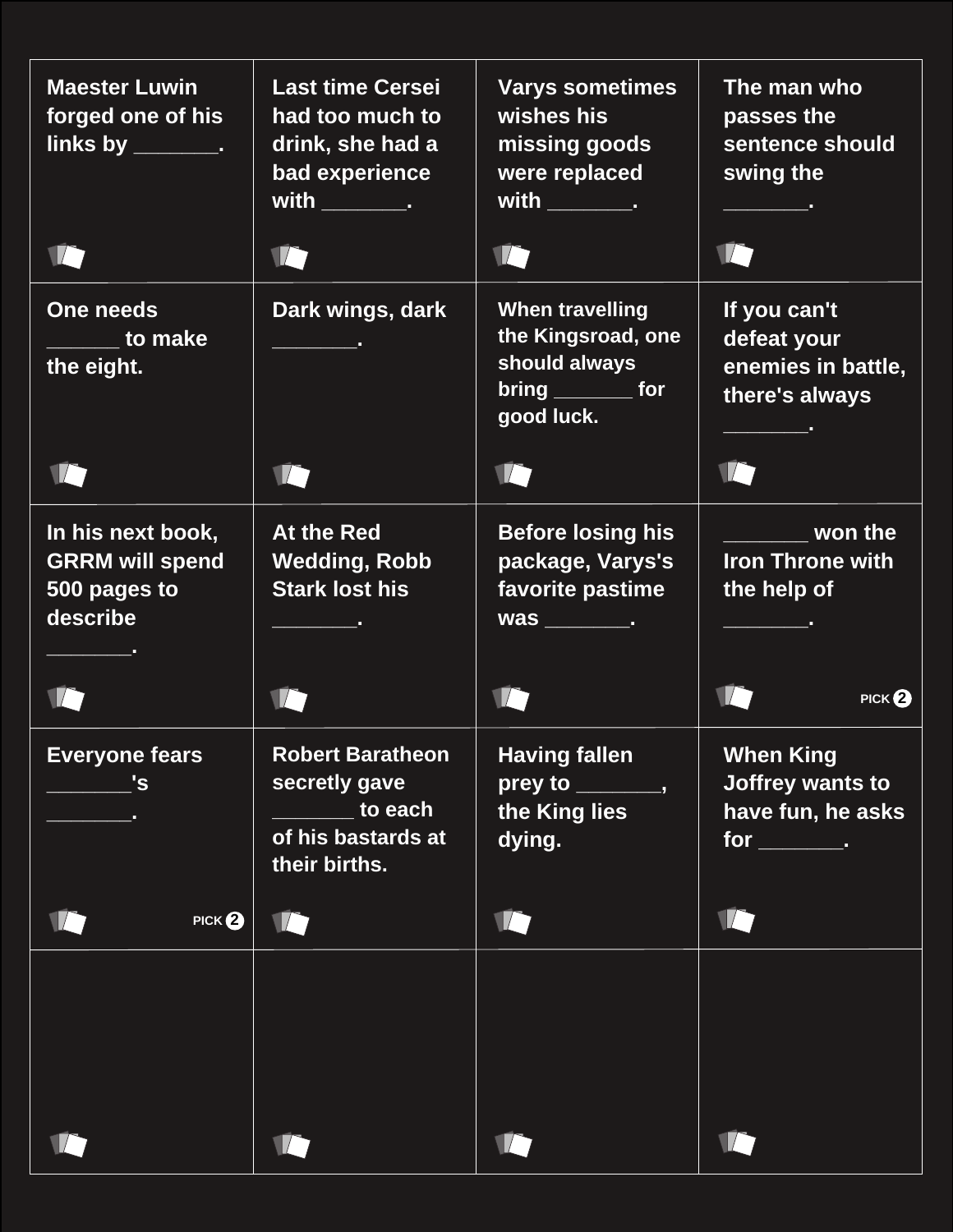| the gold price                     | it rhymes with<br>freak                         | meat & mead                                        | <b>Jon Snow's total</b><br>lack of knowing<br>things |
|------------------------------------|-------------------------------------------------|----------------------------------------------------|------------------------------------------------------|
|                                    |                                                 |                                                    |                                                      |
| bastards in their<br>fathers' eyes | <b>10,000 horses</b>                            | the Onion<br><b>Knight's severed</b><br>fingertips | <b>Prince Doran's</b><br>gout                        |
|                                    |                                                 |                                                    |                                                      |
| a dwarf riding a<br>pig            | <b>Young Grif</b>                               | <b>HOT PIE!</b>                                    | the burnt side of<br>the Hound's face                |
|                                    |                                                 |                                                    |                                                      |
| an entire<br>khalasar              | the proud and<br>noble House<br><b>Manwoody</b> | <b>Sandsnake</b><br>fanfiction                     | bread and salt                                       |
|                                    |                                                 | $\Gamma$                                           |                                                      |
| waking the<br>dragon               | Lannister<br>twincest                           | pissing off the<br>edge of the Wall                | <b>Roose Bolton's</b><br>used leeches                |
|                                    |                                                 | $\sqrt{2}$                                         |                                                      |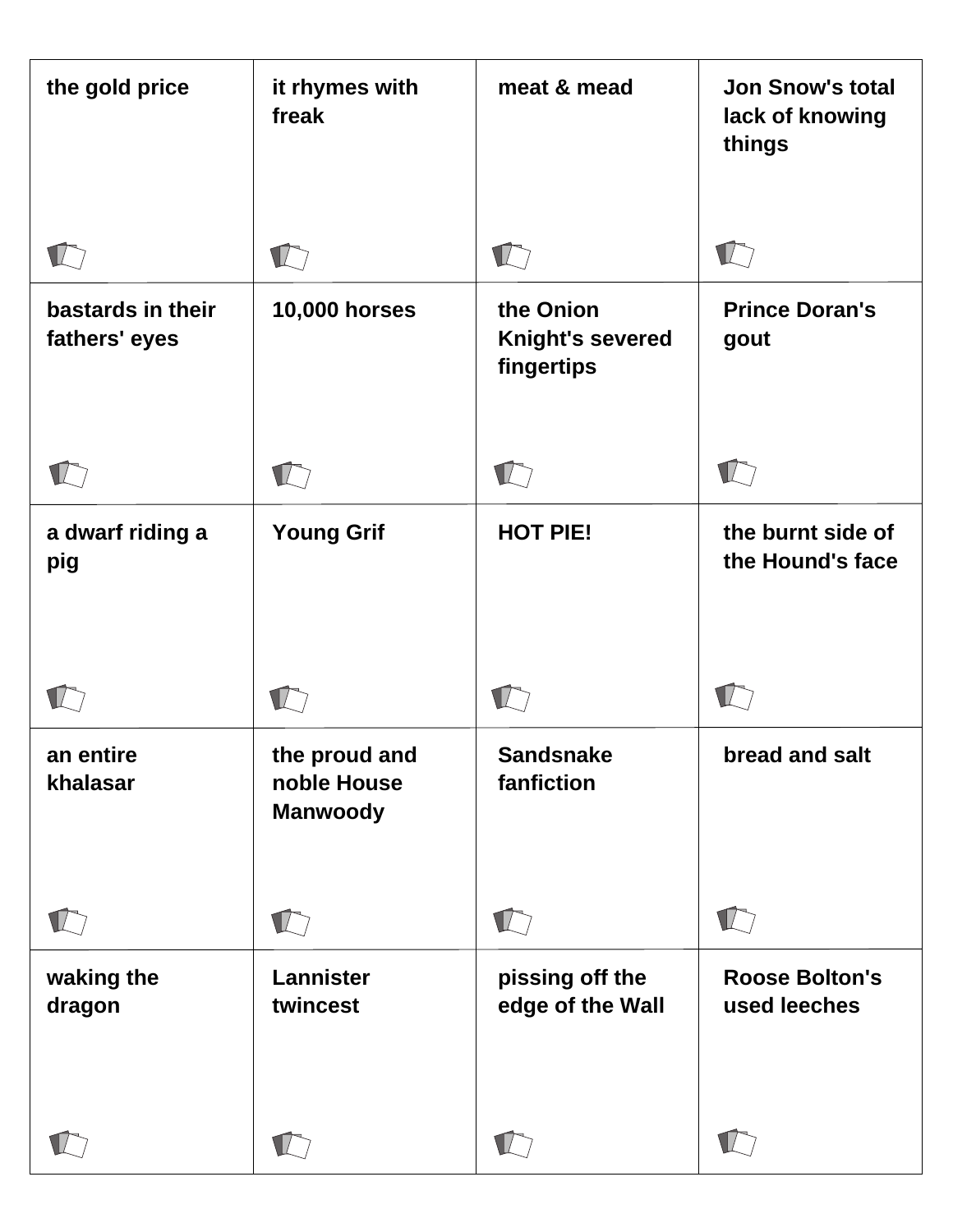| Jaime's sword<br>hand              | the Meereenese<br><b>Knot</b>         | <b>Podrick Payne's</b><br>sexual prowess                      | Dothraki mating<br>rituals       |
|------------------------------------|---------------------------------------|---------------------------------------------------------------|----------------------------------|
|                                    |                                       |                                                               |                                  |
| virginity                          | Bees?                                 | the iron price                                                | <b>Tears of Lys</b>              |
|                                    |                                       |                                                               |                                  |
| <b>Jon Snow's real</b><br>parents  | a masturbating<br>giant               | growing stronger                                              | hear me roar                     |
|                                    |                                       |                                                               |                                  |
| Littlefinger                       | a crown of<br>molten gold             | <b>Barack Obama's</b><br><b>Red Wedding</b><br>reaction video | Arya                             |
|                                    | $\blacksquare$                        | $\blacksquare$                                                |                                  |
| <b>Chataya's</b><br>pleasure house | the Dothraki<br>word for<br>"handjob" | grumpkins and<br>snarks                                       | bitch-slapping<br><b>Joffrey</b> |
|                                    |                                       |                                                               |                                  |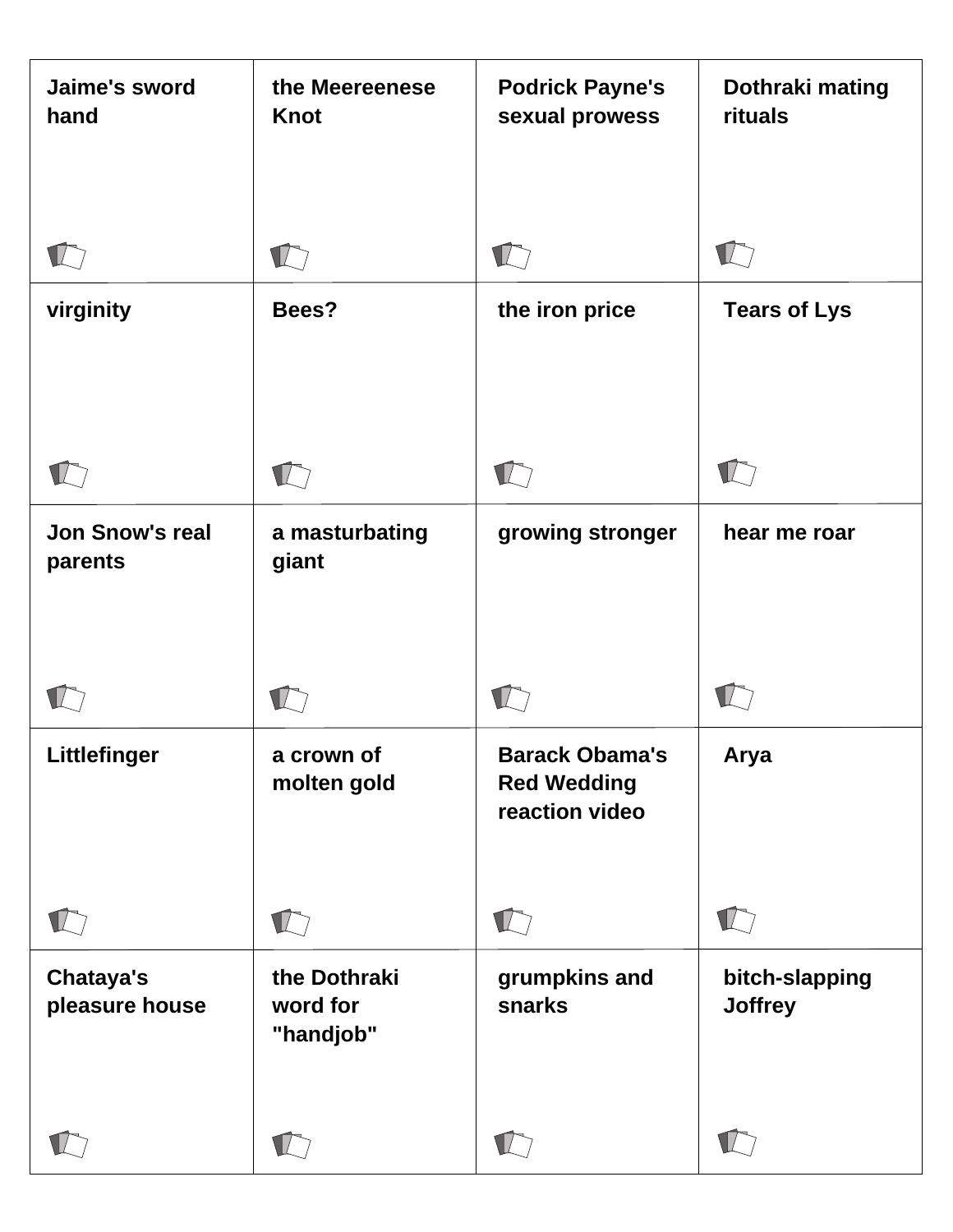| <b>Manticore Venom</b>               | <b>Skagosi unicorns</b>                        | the wintery<br>abode of white<br>walkers      | a crannogman<br>with a hard-on  |
|--------------------------------------|------------------------------------------------|-----------------------------------------------|---------------------------------|
|                                      |                                                |                                               |                                 |
| Ros the whore                        | the truth about<br><b>Jon and Sam</b>          | <b>Needle</b>                                 | <b>HODOR!</b>                   |
|                                      | $\mathbb{Z}$                                   |                                               |                                 |
| a shadow-baby                        | the public<br>bathroom at<br><b>Harrenhall</b> | <b>Blackwater Bay</b>                         | <b>Renly's tourney</b><br>lance |
|                                      |                                                |                                               |                                 |
| dance                                | ravens                                         | <b>Tywin's</b><br>disappointed<br>father face | Lady                            |
|                                      |                                                | $\blacksquare$                                |                                 |
| a white walker's<br>frozen genitalia | a Valyrian steel<br>blade                      | between the legs<br>of the Titan              | Dothraki accent                 |
|                                      |                                                |                                               |                                 |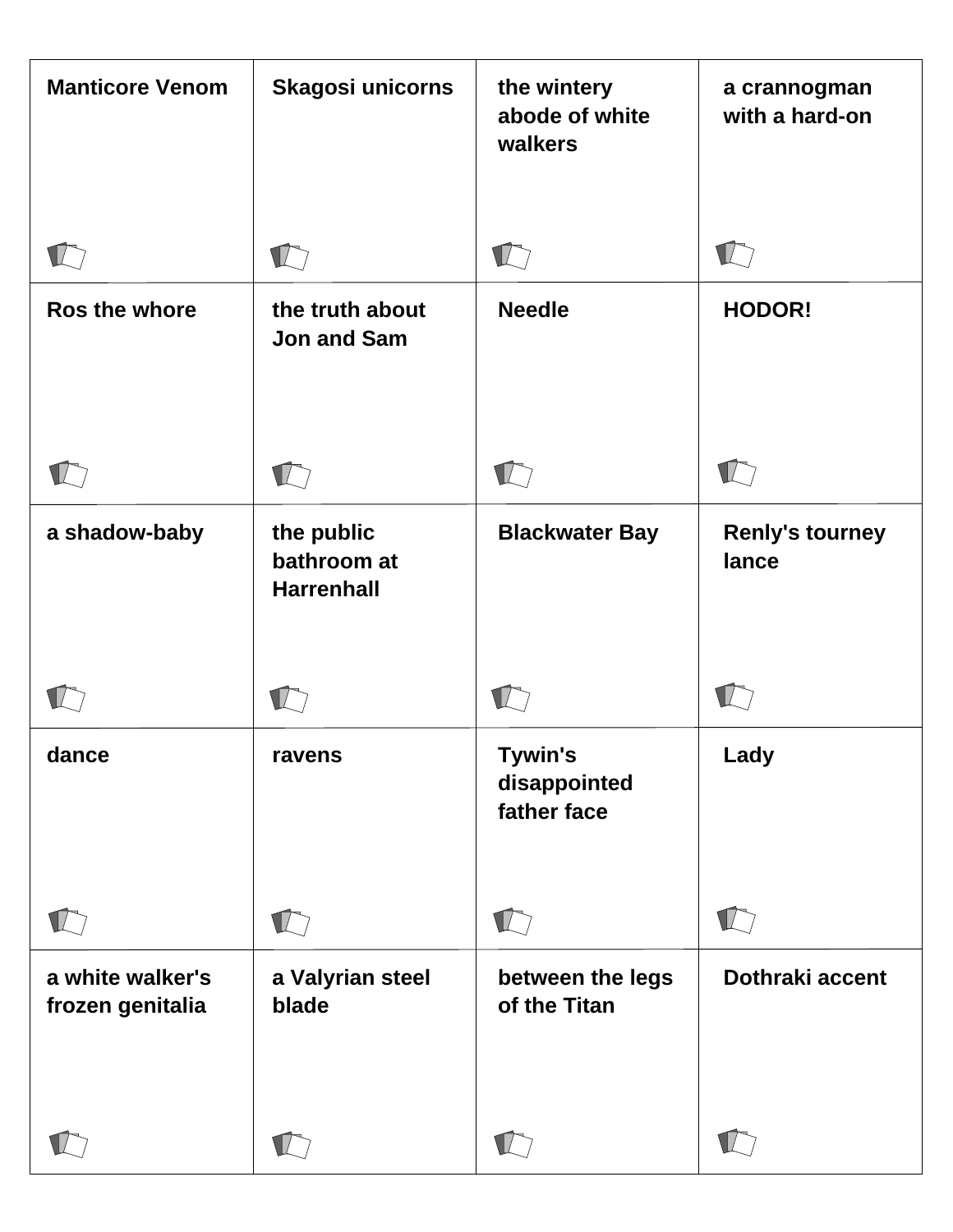| where whores go                               | a Dothraki<br>wedding      | <b>Dracarys</b>                   | <b>Maester Qyburn</b>           |
|-----------------------------------------------|----------------------------|-----------------------------------|---------------------------------|
|                                               |                            |                                   |                                 |
| <b>Walder Frey's</b><br>puckered lips         | <b>Ramsey's</b><br>sausage | <b>Flea Bottom</b><br>furries     | shitting gold                   |
|                                               |                            |                                   |                                 |
| <b>Hodor singing</b><br>the GoT theme<br>song | the Horn of<br>Winter      | <b>George RR</b><br><b>Martin</b> | The Mountain's<br>massive cock  |
|                                               |                            |                                   |                                 |
| the kraken rises                              | tansy tea                  | the three-eyed<br>raven           | <b>Khal Drogo's</b><br>stallion |
|                                               | $\sqrt{2}$                 | $\Gamma$                          |                                 |
| <b>Sansa</b>                                  | griffins                   | Varys's root and<br>stem          | foreskin                        |
|                                               | $\Gamma$                   | $\sqrt{2}$                        |                                 |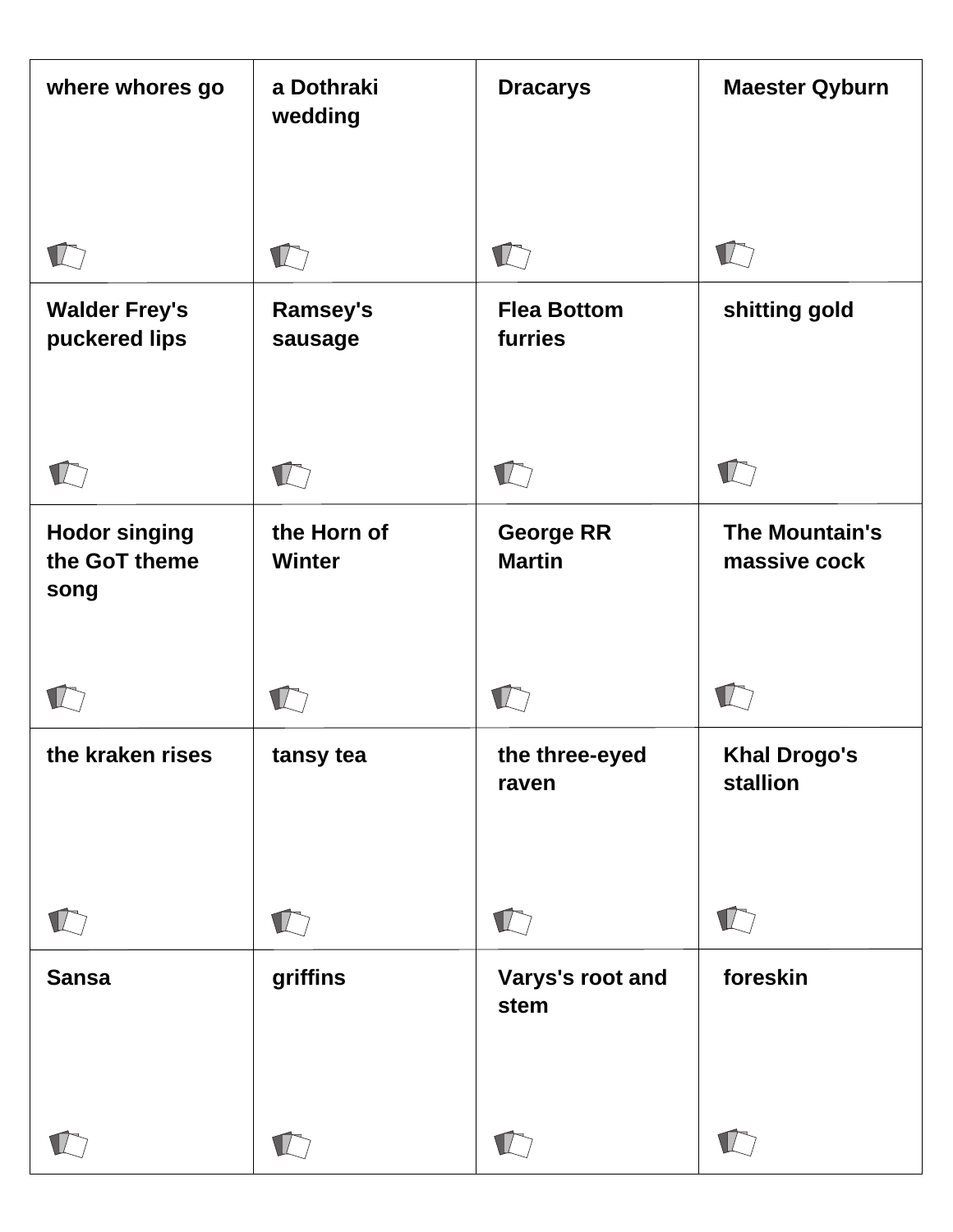| <b>Khaleesi</b>                             | <b>Catelyn's</b><br>everflowing river<br>of tears   | taking the throne                             | the nipple of an<br>unsullied              |
|---------------------------------------------|-----------------------------------------------------|-----------------------------------------------|--------------------------------------------|
|                                             |                                                     |                                               |                                            |
| the Tickler                                 | <b>Dragon Porn</b>                                  | wildfyre                                      | the faith of the<br><b>Seven</b>           |
|                                             |                                                     |                                               |                                            |
| blood magic                                 | <b>Ser Illyn Payne's</b><br>hollow mouth<br>hole    | a scale from the<br>dragon that<br>flamed you | cave sex                                   |
|                                             |                                                     |                                               |                                            |
| <b>Jon Snow's</b><br>thousand yard<br>stare | Jojen's dreams                                      | Spoilers from the<br>next book                | the mother<br>fuckin' Red<br><b>Viper!</b> |
|                                             |                                                     | $\blacksquare/\ulacksquare$                   |                                            |
| milk of the poppy                           | the long, slimy,<br>smooth tentacles<br>of a kraken | making the eight                              | Winterfell                                 |
|                                             |                                                     |                                               |                                            |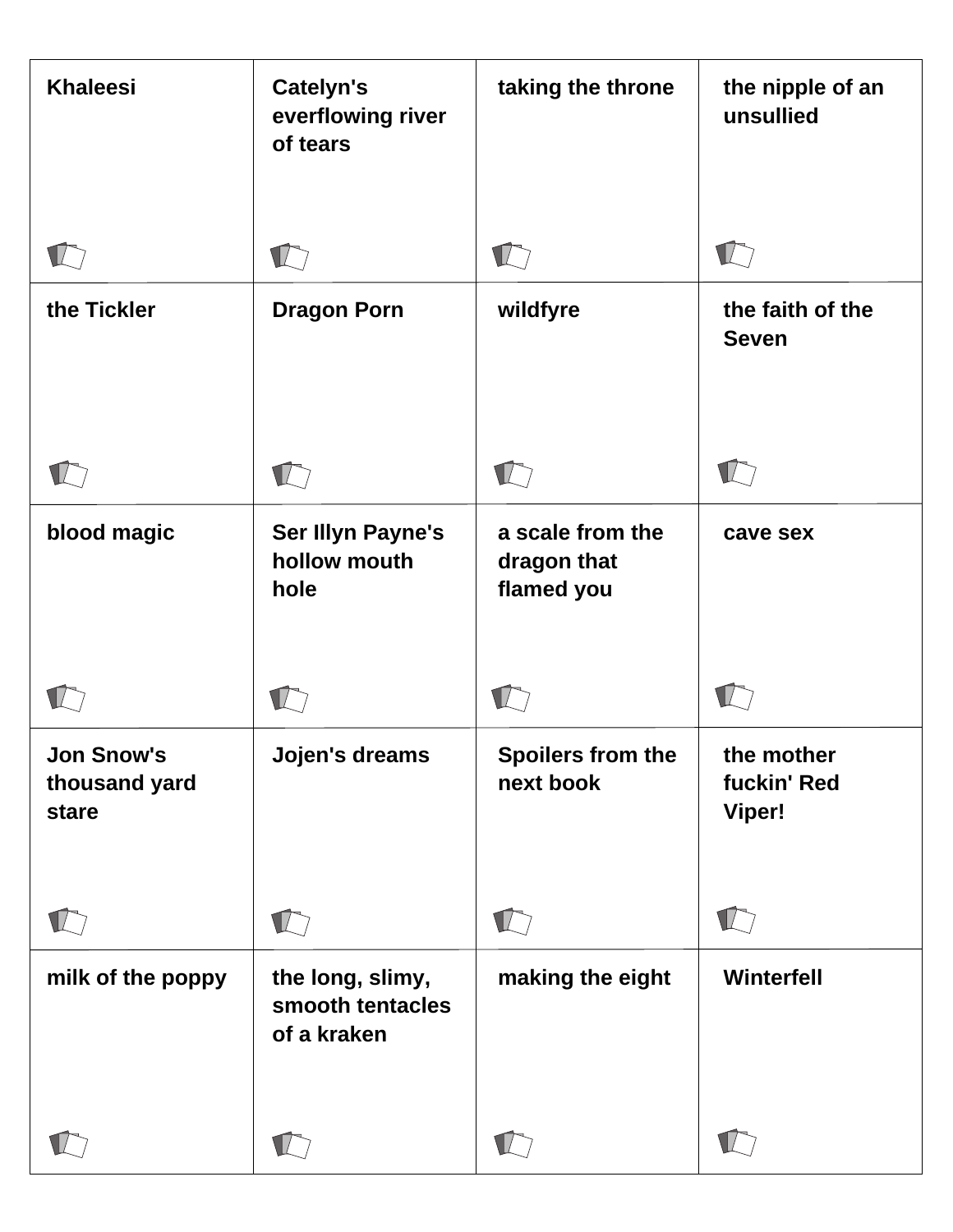| <b>Tyrion</b>                  | an Other orgy                       | more boobs                          | homoerotic<br>overtones                |
|--------------------------------|-------------------------------------|-------------------------------------|----------------------------------------|
|                                |                                     |                                     |                                        |
| bowl of brown                  | killing                             | <b>lemoncakes</b>                   | her weight in<br>sapphires             |
|                                |                                     |                                     |                                        |
| a dream of spring              | <b>Melisandre's</b><br>flaming pyre | <b>Vargo Hoat's</b><br>beard fetish | Lysa Arryn's<br>breast milk            |
|                                |                                     |                                     |                                        |
| the prick of a<br>rose's thorn | the champion's<br>"purse"           | polishing his<br>helmet             | a faceless man                         |
|                                | $\blacksquare$                      | $\Gamma$                            |                                        |
| <b>Ned Stark's head</b>        | a troupe of<br>mummers              | the old ways                        | The Bear and the<br><b>Maiden Fair</b> |
|                                |                                     | $\blacksquare$                      |                                        |